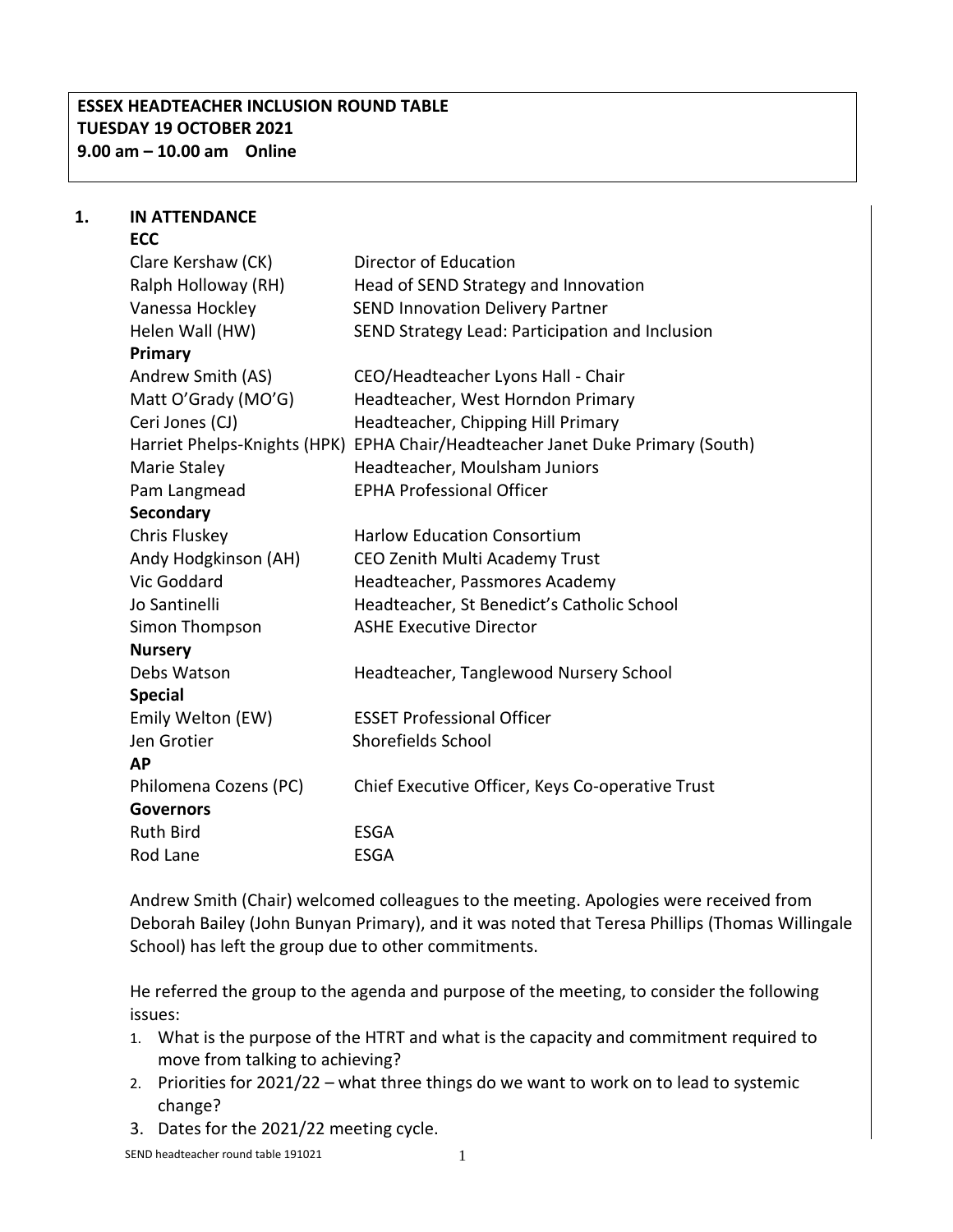#### **1. SYSTEM CHALLENGES AND PRIORITIES**

RH noted that the challenges of capacity and sufficiency apply to both the Local Authority and schools: budget pressures, specialist provision, resource/support for mainstream, therapies and Eps. Whilst the High Needs Block is in a better state than for years, the system is under severe strain. All of the Special Schools are at capacity, and some are as much as 50% over-capacity.

The pressure on resources and lack of support for mainstream schools was a particular theme at the recent SEND workshops, in particular EPs and other therapists, in particular speech and language therapists. As a result of this shortage, it is sometimes impossible to deliver the actions set out in an Education, Health and Care Plan.

ECC SEND Ops teams under increasing pressure and the increased number of assessments impacts on both the timing and quality of EHCPs.

Ofsted and CQC, and in particular, parent feedback is often critical of the quality of SEND provision in Essex. Last year's Essex Family Forum survey set out the concerns of parents.

#### **What does the data tell us?**

Tribunals – 178 registered in 2017 (2% of all appealable decisions); 334 registered in 2020 (3% of all appealable decisions). Essex is out of line with the national average - 1.7%;

EHCPs – 7,288 in 2016 to 10,254 in 2021 (and rising); Forecast – if current trends continue we will have 12,254 EHCPs in 2025;

Special school places – 2293 pupils in Essex special schools in 2015; 3217 pupils in Essex special schools in 2021 (40% increase). Cost implications – over £9 million in place funding alone.

RH noted that we have added Special School places to the system, but these are full, and the number of pupils in Special Schools continues to grow. The forecast is that there will be another 516 special school places needed by 2025 if the trends continue.

What are we – LA and schools – collectively doing?

- Ongoing commitment from the members of the Headteachers Roundtable;
- The conference great engagement showcasing inclusive practice in Essex;
- Development and response to the 'why be inclusive?' document setting out the benefits of inclusion;
- The ongoing response to the 2019 CQC/Ofsted inspection;
- Essex's High Needs Block is close to balancing in stark contrast to other LAs (no transfer from Schools Block needed);
- Development of the Inclusion Framework and Trauma Perceptive Practice;
- An inclusive response to the challenges of the pandemic this has been a real strength in the county.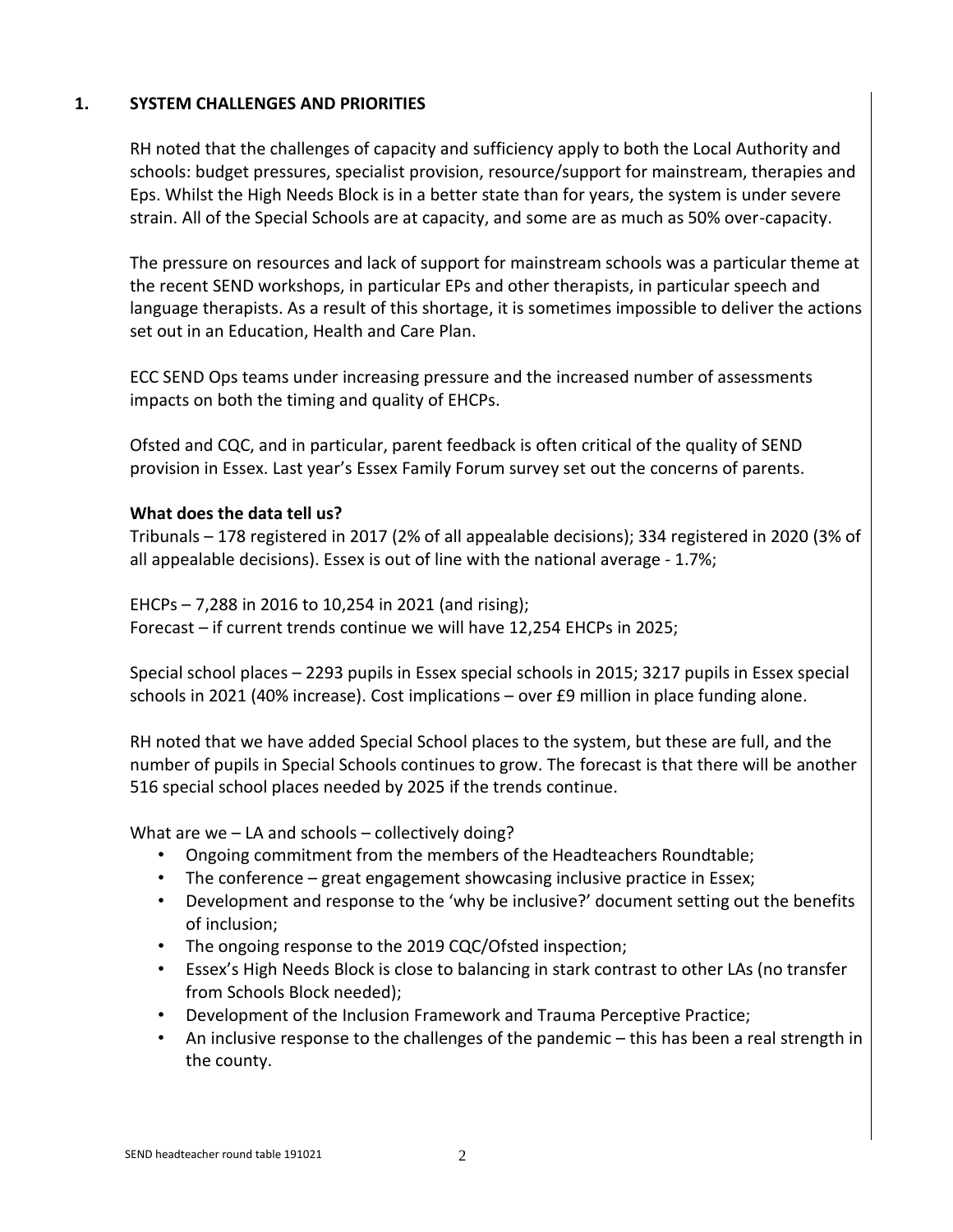The group discussed the following questions:

How can the Headteachers' Roundtable work with ECC on building expertise, confidence and capacity within mainstream settings so that inclusion becomes something we all do?

VG suggested that there should be an analysis of those children/young people moving schools within an area, determining whether there are notable reasons for the transfer. For example, in his school (in Harlow) the number of pupils with additional needs who seek to move mid-year is disproportionately high.

MS echoed this problem in Chelmsford, suggesting that parents move their child if they feel that their needs aren't being met at their current setting and, on occasion, this move is encouraged by the school. She stressed the need to hold these schools to account.

HPK noted that the Round Table is comprised of headteachers who are utterly committed to inclusion; it is those headteachers who are not inclusive who need to be held to account. She argued that some schools openly discourage some children from applying, and even refuse a place when they find out that a child has additional needs. Unfortunately some of these schools are graded "outstanding". She asked if any studies had been done to determine **mainstream** schools that are at over-capacity in relation to managing pupils with highly complex needs?

PC agreed, noting that there are hardly any children/young people in PRUs without additional needs. RH suggested a mapping exercise to track the transfer of pupils mid-year and their level of need. EW noted that the Mid quadrant had undertaken a data trawl the previous year to map this, and argued that this need to be replicated across the county. She also suggested that Inclusion Partners need to have the confidence to challenge schools where the data suggests they are not being inclusive.

VG argued that we need to lobby Ofsted to inspect the provision of SEND and support for additional needs much more effectively, and to give it much greater weight during inspection.

MO'G noted that many schools want to be inclusive, but are at breaking point, lacking both finance and capacity. He warned that energy levels are still very low and that schools are firefighting Covid on a day to day basis. This is coupled with an increase in children coming into schools with more complex additional needs.

CJ noted that he supports a number of schools and a consistent theme is the poor quality of the SENCo, and the inability of the senior leadership team to challenge the practice of their own staff.

AH suggested that a number of outstanding schools are non-inclusive, but that other outstanding schools are excellent. He agreed that schools that are demonstrating poor practice – for example, closing the SEND department during an open evening – must be challenged. He accepted that this will cause controversy and stir things up, but they need to be held to account. He suggested that we revisit the "What inclusive schools do and do not do" document, to reemphasise this point.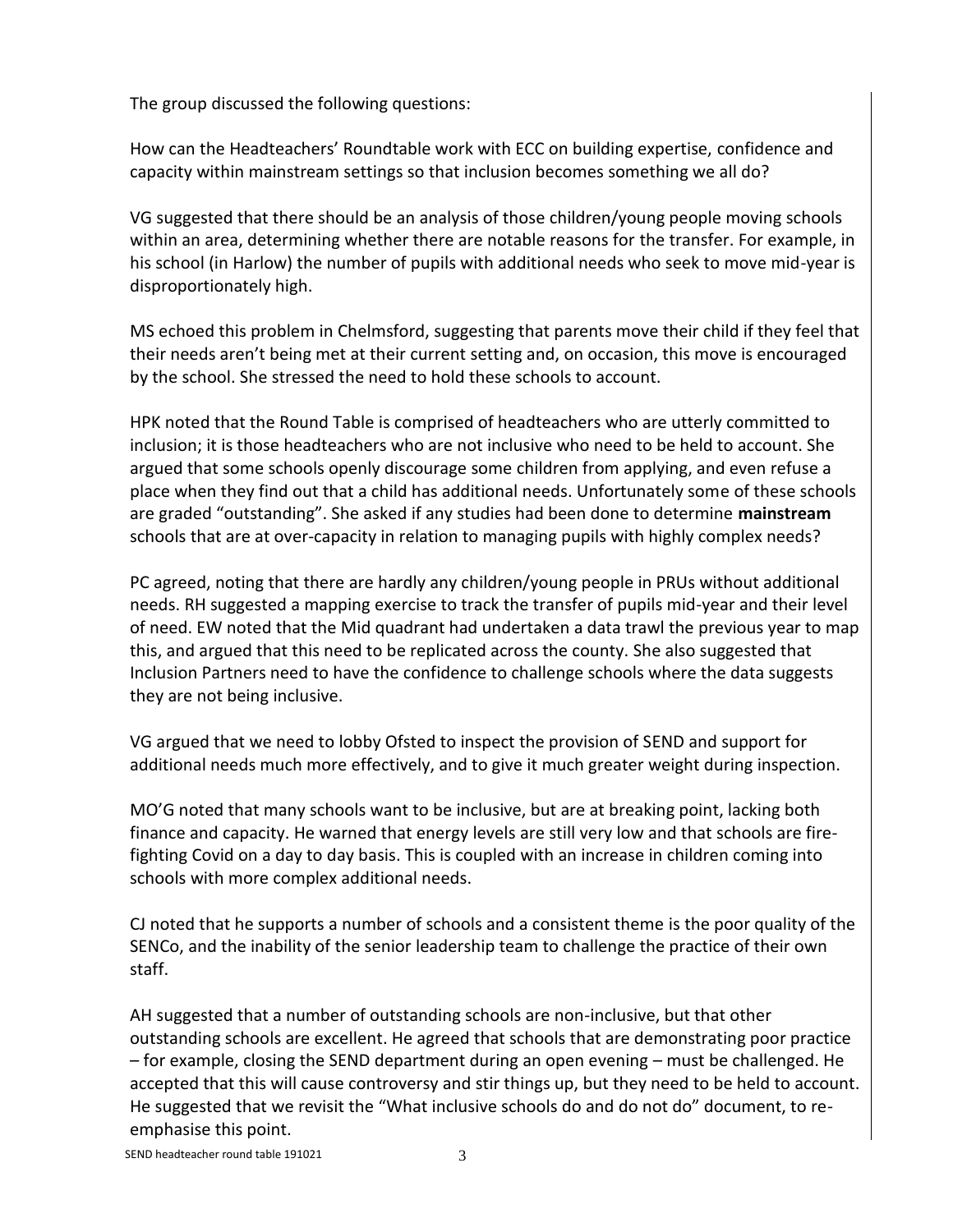RH noted that the SEND workshops showed that some SENDCos lack experience and confidence, and also that there are some pervasive myths about the SEND system in Essex. He stressed that the LA and schools are on the same side, not opposing one another.

CK noted that we tend to have a repeat discussion at the beginning of each year, and change must be introduced collectively. The opportunities for changed practice are being developed, including:

The Ordinarily Available document that is being published in January. This will set out the minimum expectations of every mainstream school in relation to SEND.

She suggested that there needs to be a carrot and stick approach to inclusion: offering supportive and effective training and CPD and helping to plug the provision gaps. The "stick" must include challenging schools, based on the "do's and don'ts of inclusion".

CJ suggested that enhanced provisions could be used more effectively to remove some of the pressure on special schools, and he is very happy to lend his support and expertise to review that sector.

RH noted that the suggestion had been made (at one of the workshops) that there needs to be an equivalent Ordinarily Available document which sets out the minimum offer from the LA and local provision. Another key focus needs to be the role of Partnership SENCos, to maximise the support to schools.

MS argued that the TPP programme has been hugely beneficial and school staff that have trained as trainers can, and should, be deployed to offer more support to other schools. There is a particular benefit in the fact that they are current practitioners.

PC noted that Lydia Sherborne, one of the TPP trainers, has been extremely effective in the North East, resulting in a significant reduction in exclusions. RH asked the question: how can we replicate this elsewhere in the county? Is this always depended on upon an outstanding individual?

MO'G argued that there needs to be a focus on early identification of need, at pre-school level. He argued that there is a reluctance to identify speech and language problems at an early age. CJ noted that his school has a strategy for working with local pre-schools around early identification of need, which he would be very happy to share.

RH noted that the Sufficiency Strategy that is currently being developed will determine what resource is needed in the county. He suggested that RH, CK, AS and AH should meet to agree the priorities. CK noted that there needs to be a clear focus on 2 or 3 priorities. PC suggested that we need a 3 or 5 year plan of action.

### **2. MEETING DATES FOR 2021/2022**

The following dates were agreed – meetings to start at 9.00 am : Tuesday 23rd November